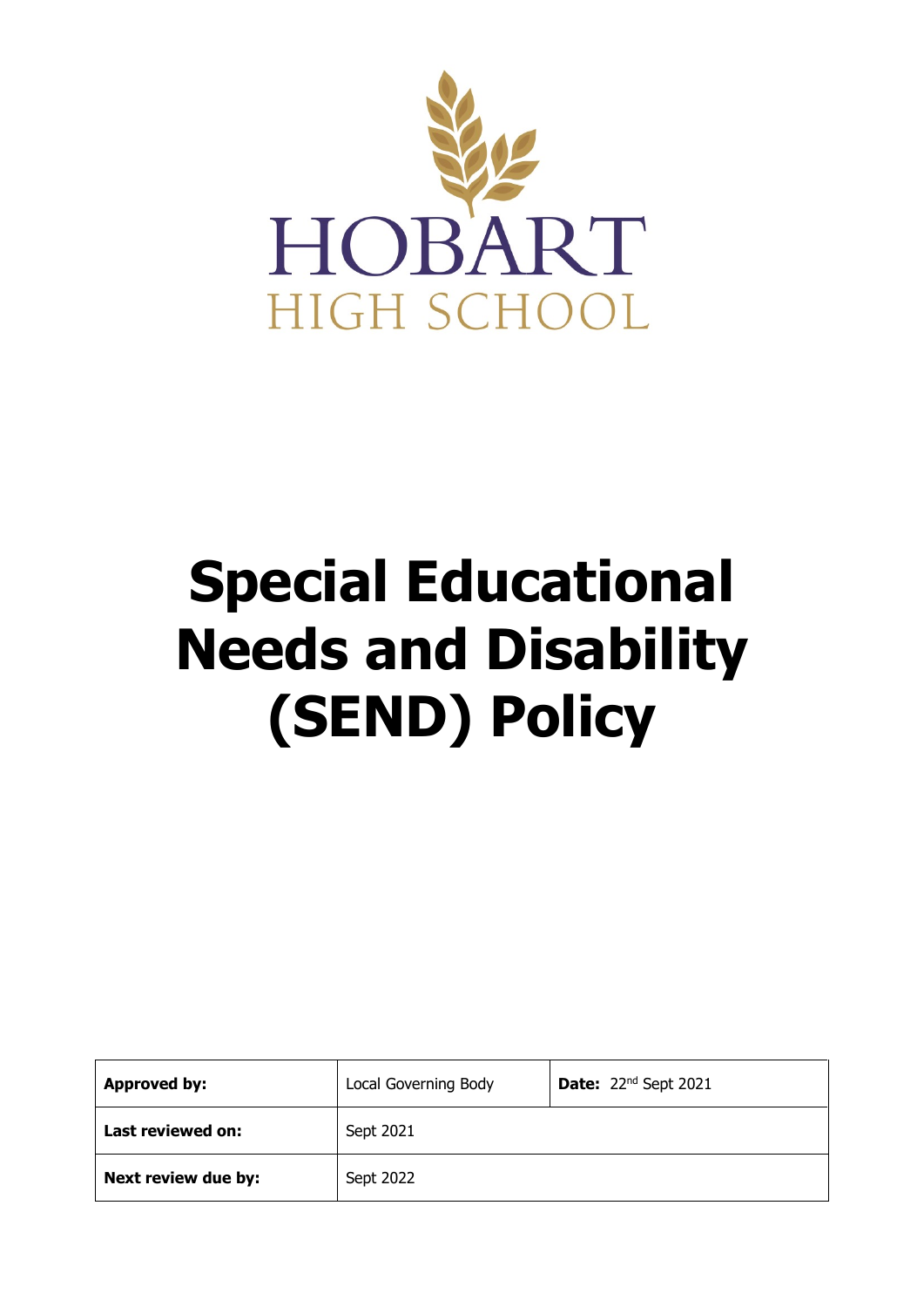# **Contents**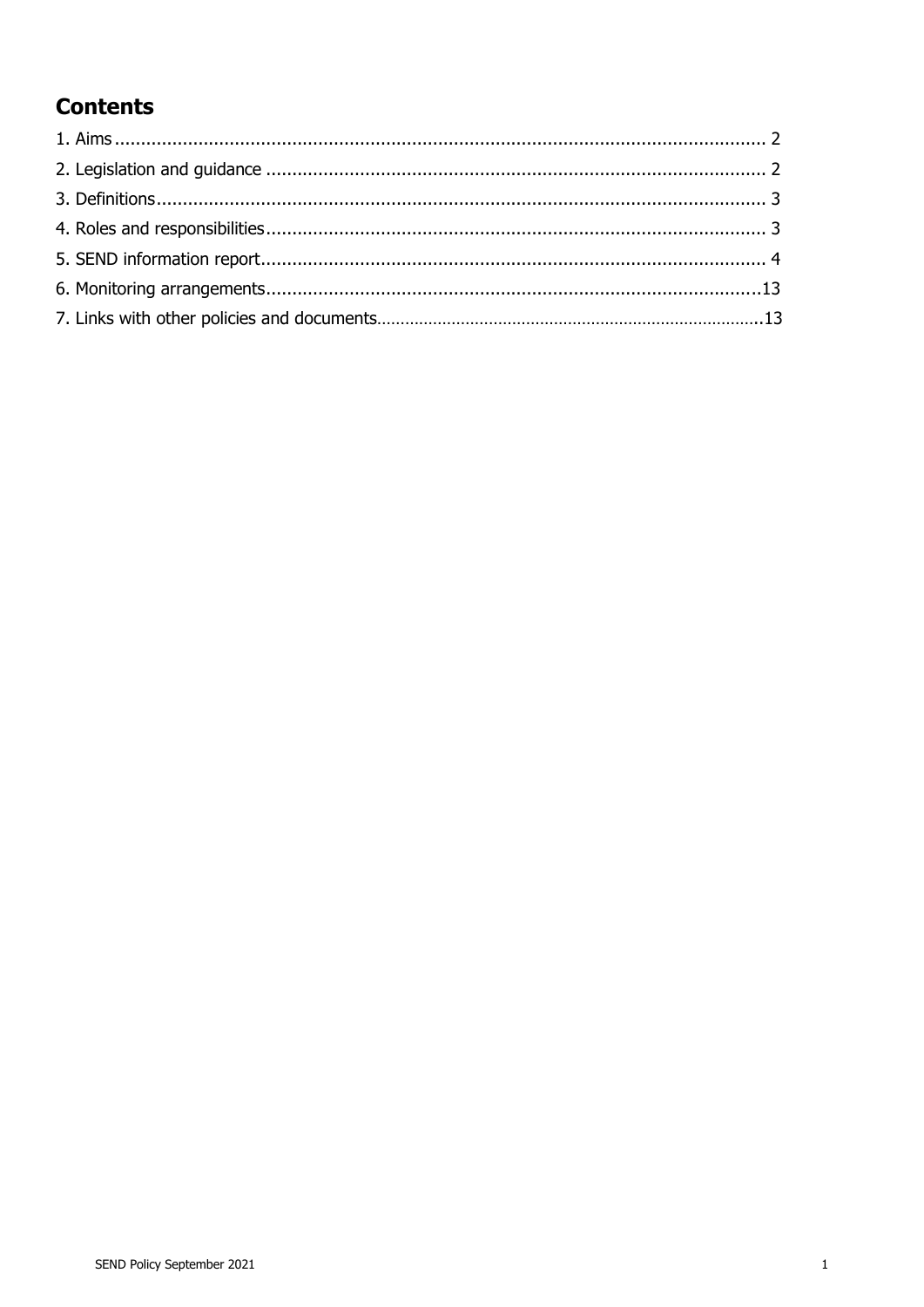

# **1. Aims**

Hobart High School is an inclusive learning community which endeavours to ensure that curriculum, environment and all facilities are accessible to staff, students and visitors.

Hobart is characterised by high expectations of pupil attainment and progress – and has a fundamental role to play in helping students make a successful transition into independent adulthood. Subsequently, the school is committed to the provision of invigorating and challenging academic experiences – in addition to the provision of access to a wide range of extra-curricular opportunities. Both curricular and extra-curricular opportunities are designed to prepare students for socially engaged, independent and successful adulthood.

At Hobart, high quality teaching underpins all SENDD provision. There is a strong emphasis placed on differentiation, not just through the work provided, but also in questioning, the setting of homework, collaborative learning and the expectations of individuals. Through this bespoke approach young people are able to progress at their level and at their own speed.

Some pupils will need something additional to and different from what is provided for the majority of pupils; this is special educational provision and we will use our best endeavours to ensure that provision is made for those who need it. Teaching and supporting pupils with SENDD is a whole school responsibility requiring a whole school response. Therefore, heads of year, form tutors and class teachers are all responsible for recognising difficulties with learning and can refer learners to the SENDD department. Should we feel that a student would benefit from specific interventions, we will communicate with parents/carers beforehand. Parents/carers and students themselves also have a fundamental part to play in assessing and reviewing the impact of participation in interventions.

Meeting the needs of pupils with SENDD requires partnership working between all those involved: Local Authority, school, parents/carers, pupils, children's services and all other agencies.

Our SENDD policy and information report aims to:

- Set out how our school will support and make provision for pupils with special educational needs (SEND)
- Explain the roles and responsibilities of everyone involved in providing for pupils with SENDD

# **2. Legislation and guidance**

This policy and information report is based on the statutory [Special Educational Needs and Disability](https://www.gov.uk/government/uploads/system/uploads/attachment_data/file/398815/SEND_Code_of_Practice_January_2015.pdf)  [\(SENDD\) Code of Practice](https://www.gov.uk/government/uploads/system/uploads/attachment_data/file/398815/SEND_Code_of_Practice_January_2015.pdf) and the following legislation:

- [Part 3 of the Children and Families Act 2014](http://www.legislation.gov.uk/ukpga/2014/6/part/3), which sets out schools' responsibilities for pupils with SEND and disabilities
- [The Special Educational Needs and Disability Regulations 2014](http://www.legislation.gov.uk/uksi/2014/1530/contents/made), which set out schools' responsibilities for education, health and care (EHC) plans, SEND co-ordinators (SENDCOs) and the SEND information report

This policy also complies with our funding agreement and articles of association.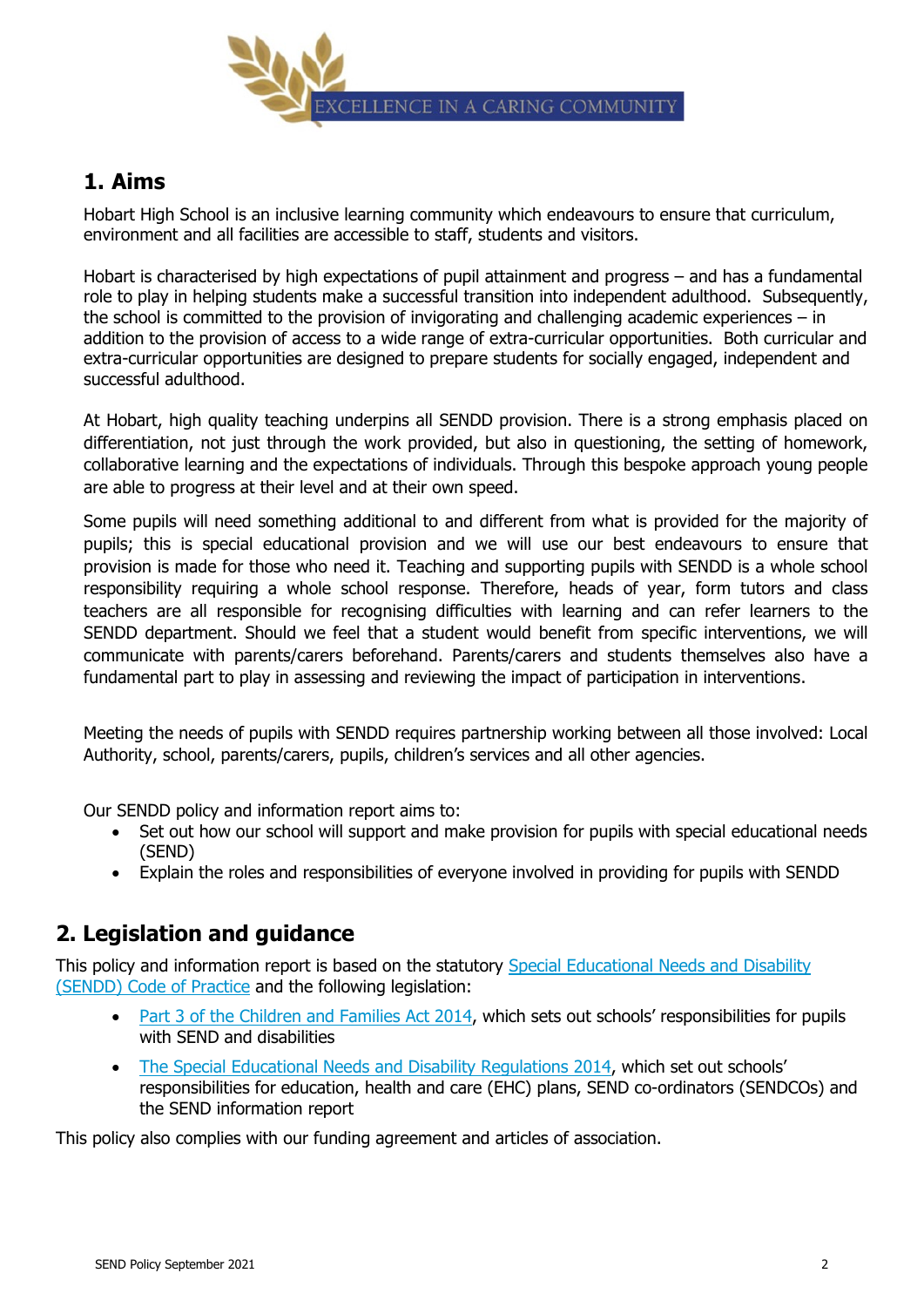# **3. Definitions**

# **3.1 Definition of Special Educational Needs and Disability (SENDD)**

A child or young person has SENDD if they have a learning difficulty or disability which calls for special educational provision to be made for them. A child of compulsory school age or a person has a learning difficulty or disability if they:

- i) have a significantly greater difficulty in learning than the majority of others of the same age or
- ii) have a disability which prevents or hinders them from making use of educational facilities of a kind generally provided for others of the same age in mainstream schools and Post-16 institutions.

Special educational provision is educational or training provision that is additional to, or different from, that made generally for other children or young people of the same age by mainstream schools.

# 3.2 **Definition of Disability**

A person has a disability if they have a physical or mental impairment which has a substantial and longterm adverse effect on their ability to carry out normal day-to-day activities.

# **4. Roles and responsibilities**

# **4.1 The SENDCO**

The SENDCO is Marie Hill (mhill@hobart.org.uk)

The SENDCO will:

- Work with the Head of School and SEND governor to determine the strategic development of the SEND policy and provision in the school
- Have day-to-day responsibility for the operation of this SEND policy and the co-ordination of specific provision made to support individual pupils with SEND, including those who have EHC plans
- Provide professional guidance to colleagues and work with staff, parents, and other agencies to ensure that pupils with SEND receive appropriate support and high quality teaching
- Advise on the graduated approach to providing SEND support
- Advise on the deployment of the school's delegated budget and other resources to meet pupils' needs effectively
- Be the point of contact for external agencies, especially the local authority and its support services
- Liaise with potential next providers of education to ensure pupils and their parents are informed about options and a smooth transition is planned
- Work with the Head of School and governing board to ensure that the school meets its responsibilities under the Equality Act 2010 with regard to reasonable adjustments and access arrangements
- Ensure the school keeps the records of all pupils with SEND up to date.

# **4.2 The SEND governor**

The SEND governor will:

- Help to raise awareness of SEND issues at governing board meetings
- Monitor the quality and effectiveness of SEND and disability provision within the school and update the governing board on this
- Work with the Head of School and SENDCO to determine the strategic development of the SEND policy and provision in the school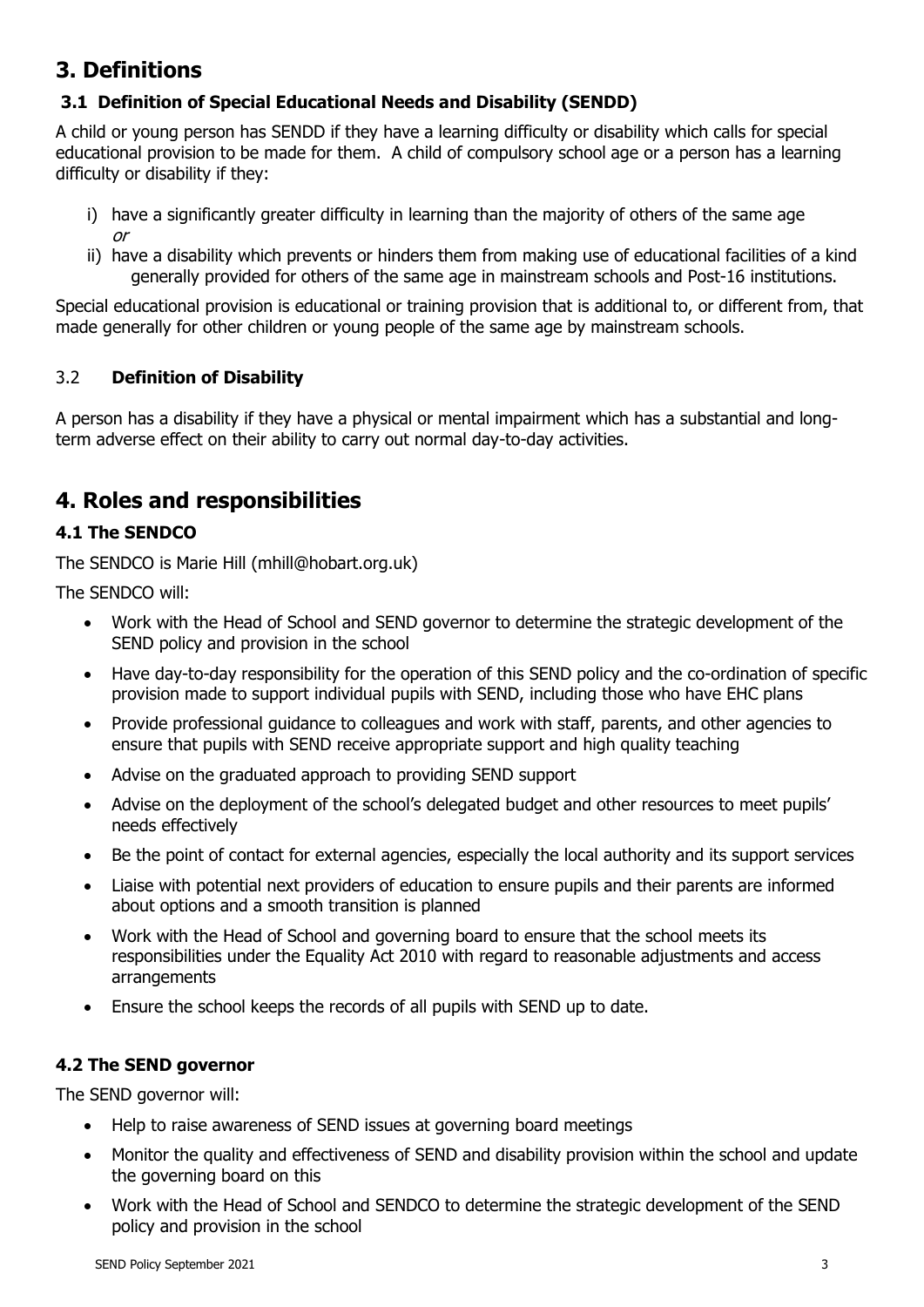## **4.3 The Head of School**

The head of school will:

- Work with the SENDCO and SEND governor to determine the strategic development of the SEND policy and provision in the school
- Have overall responsibility for the provision and progress of learners with SEND and/or a disability

#### **4.4 Class teachers**

Each class teacher is responsible for:

- The progress and development of every pupil in their class
- Working closely with any teaching assistants or specialist staff to plan and assess the impact of support and interventions and how they can be linked to classroom teaching
- Working with the SENDCO to review each pupil's progress and development and decide on any changes to provision
- Ensuring they follow this SEND policy

# **5. SEND information report**

#### **5.1 The kinds of SEND that are provided for**

The SENDD and Pastoral Teams at Hobart provide support across the four areas of need as described in the [SENDD Code of Practice 2015:](https://www.gov.uk/government/publications/send-code-of-practice-0-to-25)

| <b>Communication</b><br>and Interaction                                 | Students with Speech, Language and Communication Needs (SLCN) experience<br>difficulties in communicating with others. They have difficulty in saying what they<br>want to, or understanding what is said to them. Students with SLCN may also<br>struggle to understand or use social, or 'unwritten,' rules of communication.<br>Students with Autistic Spectrum Disorders (ASD) are likely to experience particular<br>difficulties with social interaction, imagination and communication. Additionally,<br>these students may be easily distracted or upset by certain stimuli and experience<br>difficulties adapting to changes in routine.                         |
|-------------------------------------------------------------------------|----------------------------------------------------------------------------------------------------------------------------------------------------------------------------------------------------------------------------------------------------------------------------------------------------------------------------------------------------------------------------------------------------------------------------------------------------------------------------------------------------------------------------------------------------------------------------------------------------------------------------------------------------------------------------|
| <b>Cognition and</b><br><b>Learning</b>                                 | Students with learning difficulties will learn at a slower pace than other children<br>and may demonstrate significantly greater difficulty in acquiring age-appropriate<br>literacy or numeracy skills. Learning difficulties cover a wide range of needs,<br>including Moderate Learning Difficulties (MLD), Severe Learning Difficulties (SLD)<br>and Specific Learning Difficulties (SpLD).<br>A student with a Specific Learning Difficulty (SpLD) may present difficulties with<br>one or more aspects of learning. There may be a discrepancy between<br>achievement and underlying cognitive abilities - although SpLD can occur across<br>the range of abilities. |
| Social,<br><b>Emotional and</b><br><b>Mental Health</b><br><b>Needs</b> | Students may experience a wide range of social and emotional difficulties which<br>may be displayed in a number of ways. Students can appear isolated or<br>withdrawn; preSENDt challenging, disruptive or disturbing behaviour. These<br>behaviours can be indicative of underlying mental health issues such as anxiety or<br>depression, self-harming, substance misuse and/or eating disorders - requiring                                                                                                                                                                                                                                                             |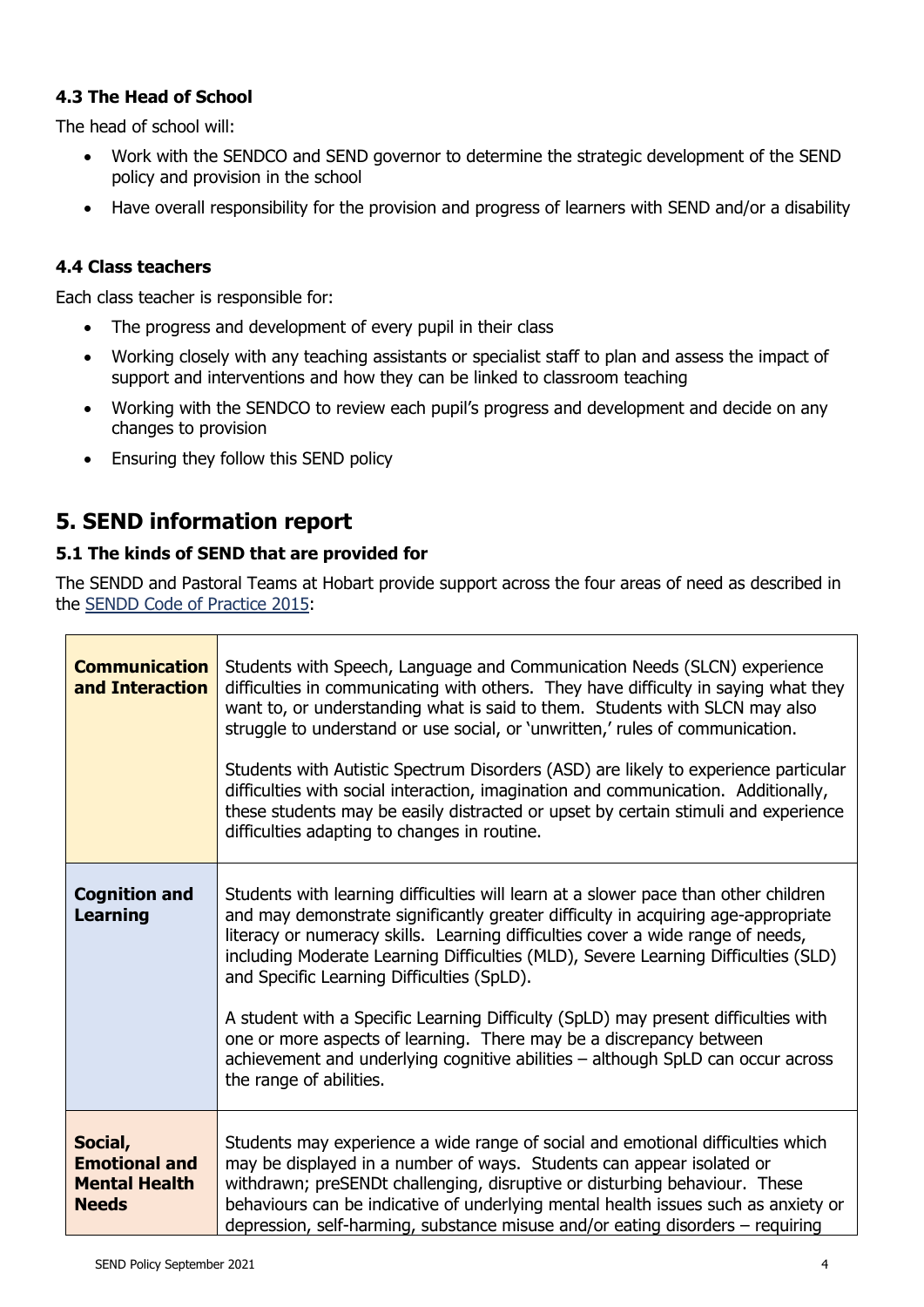|                                                    | effective pastoral support and outside agency intervention. Schools should have<br>clear processes to support children, including how they will manage the effect of<br>any disruptive behaviour so it does not adversely affect other pupils.<br>Other students may have other medically diagnosed disorders such as Attention<br>Deficit Disorder (ADD) or Attention Deficit Hyperactivity Disorder (ADHD).                                                                                                                    |
|----------------------------------------------------|----------------------------------------------------------------------------------------------------------------------------------------------------------------------------------------------------------------------------------------------------------------------------------------------------------------------------------------------------------------------------------------------------------------------------------------------------------------------------------------------------------------------------------|
| <b>SENDsory</b><br>and/or<br><b>Physical Needs</b> | There are a wide range of sensory and physical difficulties that can affect students<br>across the ability range. Students with Visual Impairments (VI), or Hearing<br>Impairments (HI), might require specialist support or equipment in order to access<br>the curriculum. Students with Physical Disabilities (PD) may require reasonable<br>adjustments to be made in order to access the curriculum. Schools have an<br>anticipatory duty to ensure that reasonable adjustments are planned and put in<br>place in advance. |

A student does not have a learning difficulty or disability because the language in which they will be taught is different from the one they speak at home. Difficulties related solely to limitations in English as an additional language are not SEND.

Slow progress and low attainment do not necessarily mean that a child has SEND. Factors which may have contributed to poor progress are considered in order that the reasons for them are understood. Behavioural difficulties do not necessarily mean that a student has a Special Educational Need.

## **5.2 Identifying pupils with SEND and assessing their needs**

The identification of SEND at Hobart High School is built into the overall approach to monitoring the progress and development of all pupils.

- i) Hobart High School recognises the benefits of early identification and works closely with both Cluster and feeder schools in order to support the early identification and monitoring of students with SEND. Subsequent to transition, Hobart assesses skills and levels of attainment on entry.
- ii) All teaching staff are responsible for assessing, monitoring and tracking the progress of students at Hobart High School. Class and subject teachers are supported by the SENDCO, Leadership Team and Heads of Year in making regular assessments of progress for all pupils. Where a student's progress is significantly slower than that of peers starting from the same baseline; fails to match or better a student's previous rate of progress; fails to close the attainment gap between a student and their peers; or widens the attainment gap between a student and their peers, action is taken in order to address identified issues. This may include progress in areas other than attainment, for example, social needs.
- iii) The school's SEND and English Departments administer Literacy screening tests annually in years 7 and 8. Below average performance results in the provision of intervention, aimed at closing the identified attainment gap and accelerating progress for identified students.
- iv) Teaching and support staff can identify students using the school's 'SEND Referral Form.' Parents and students are encouraged to express concerns to the school's SEND Team via Their Head of Year and Pastoral Team.

It is not assumed that slow progress and low attainment necessarily mean that a child has SEND. Equally, it is not assumed that attainment in line with chronological age means that there is no learning difficulty or disability. Teaching and support staff at Hobart understand that some learning difficulties and disabilities occur across the range of cognitive abilities.

#### **5.3 Consulting and involving pupils and parents**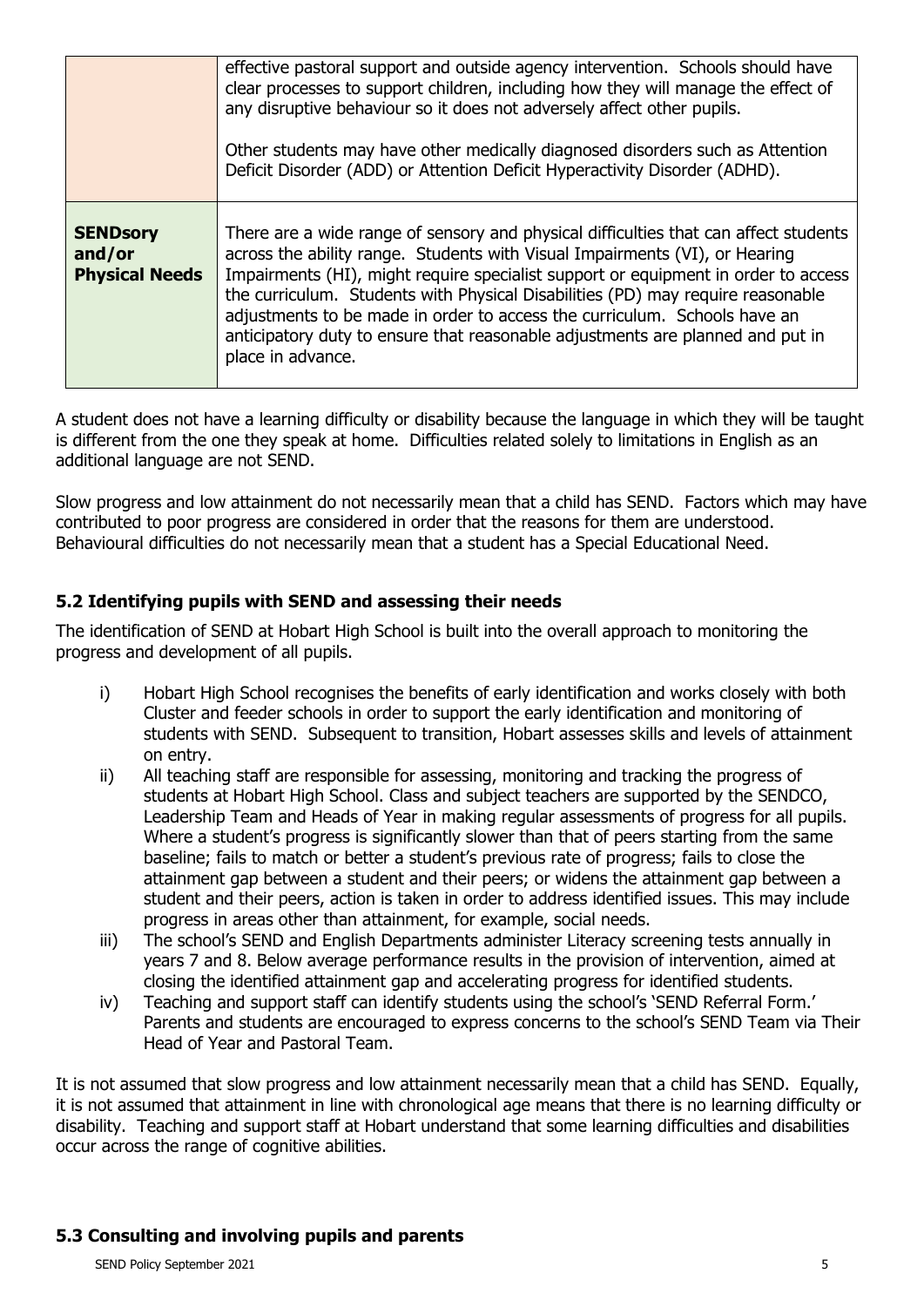#### **The Role of the Student**

The students at Hobart are placed at the heart of the system. There is a clear focus on outcomes and decisions are informed by the aspirations of students. The views of students are central to SEND provision and person-centred planning at Hobart takes into account the wishes and aspirations of individual students.

All students at Hobart are encouraged to develop independence and resilience. SEND provision is therefore designed to empower students by enabling them to make supported decisions about their lives.

#### **The Role of Parents and Carers**

Hobart High School believe that parents and carers know their children best. Accordingly, Hobart High School values and acknowledges the contributions that parents and carers make. The school seeks to fully engage parents and carers in a dialogue regarding needs and provision for students. Hobart seeks to ensure that parents and carers are actively supported in contributing to assessment, planning and review processes for the school's SEND pupils. Hobart works closely with Parent Partnership and other Parent Support Services to promote and sustain positive engagement with all parents and carers of students with SEND.

When deciding whether special educational provision is required, we will start with the desired outcomes, including the expected progress and attainment, and early discussion with the pupil and their parents. We will use this to determine the support that is needed and whether we can provide it by adapting our core offer, or whether something different or additional is needed.

These conversations will make sure that:

- Everyone develops a good understanding of the pupil's areas of strength and difficulty
- We take into account the parents' concerns
- Everyone understands the agreed outcomes sought for the child
- Everyone is clear on what the next steps are
- Notes of these early discussions will be added to the pupil's record and given to their parents
- We will formally notify parents when it is decided that a pupil will receive SEND support

#### **5.4 Assessing and reviewing pupils' progress towards outcomes**

Hobart High School employs a broad range of assessments and screening tests in order to identify students who are under-achieving or experiencing difficulty. Hobart makes use of assessments relating to both attainment and cognitive abilities.

Hobart follows the graduated approach and the four-part cycle of assess, plan, do, review.

| <b>Monitoring Progress: The Graduated Approach</b>                                                                                                                                                                                                                                                                                                                                                                                                                                                                                                                                                |                        | Who is<br>involved?                                               |
|---------------------------------------------------------------------------------------------------------------------------------------------------------------------------------------------------------------------------------------------------------------------------------------------------------------------------------------------------------------------------------------------------------------------------------------------------------------------------------------------------------------------------------------------------------------------------------------------------|------------------------|-------------------------------------------------------------------|
| <b>Assess</b><br>Baseline established by Hobart for comparison of support impact.<br>The SENDCO to carry out a clear analysis of the pupil's needs. This will draw on:<br>The teacher's assessment and experience of the pupil<br>$\circ$<br>Their previous progress and attainment and behaviour<br>$\circ$<br>Other teachers' assessments, where relevant<br>$\circ$<br>The individual's development in comparison to their peers and national<br>$\circ$<br>data<br>The SENDCo to carry out observations, hold discussions with key staff, parents<br>and carers to identify and analyse needs | $\bullet$<br>$\bullet$ | <b>SENDCo</b><br>Head of Year<br>Pastoral Team<br><b>Teachers</b> |
| Plan                                                                                                                                                                                                                                                                                                                                                                                                                                                                                                                                                                                              |                        | <b>SEND Team</b><br>Head of Year                                  |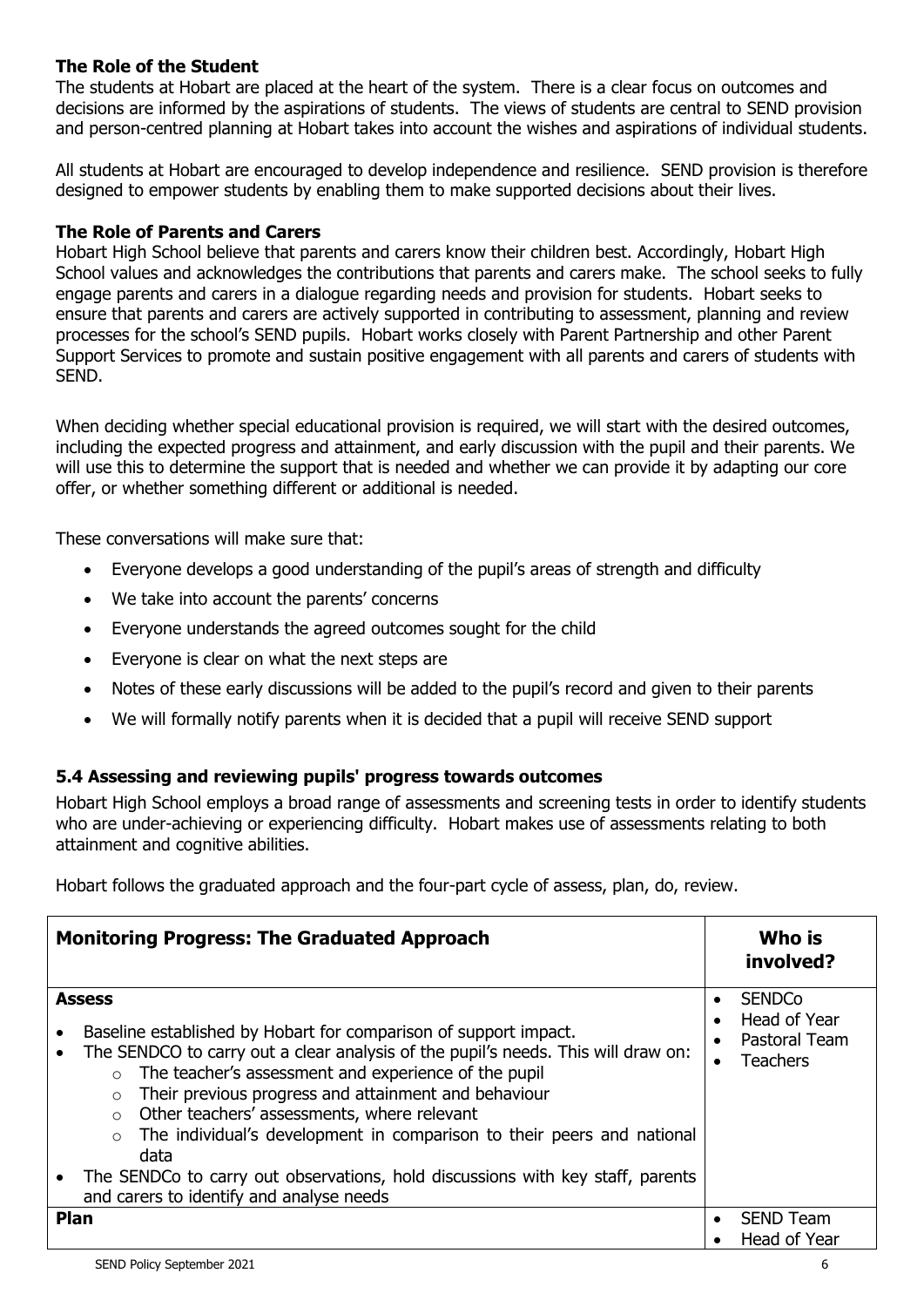|    | The SENDCo to hold discussions with parents and carers, learners, staff and any<br>specialist services involved regarding actions and support needed to be put in<br>place that considers:<br>The individual's development in comparison to their peers and national<br>data<br>The views and experience of parents<br>$\circ$<br>The pupil's own views<br>$\Omega$<br>Advice from external support services, if relevant<br>$\circ$<br>Set date for review. | $\bullet$<br>$\bullet$<br>$\bullet$<br>$\bullet$ | Pastoral Team<br><b>Teachers</b><br><b>Student</b><br>Parents/Carers |
|----|--------------------------------------------------------------------------------------------------------------------------------------------------------------------------------------------------------------------------------------------------------------------------------------------------------------------------------------------------------------------------------------------------------------------------------------------------------------|--------------------------------------------------|----------------------------------------------------------------------|
| Do |                                                                                                                                                                                                                                                                                                                                                                                                                                                              |                                                  | <b>SEND Team</b><br><b>Teachers</b>                                  |
|    | Implement the plan as agreed.<br>Observe and record evidence of support and progress.                                                                                                                                                                                                                                                                                                                                                                        |                                                  | <b>Student</b><br>Parents/Carers                                     |
|    | <b>Review</b>                                                                                                                                                                                                                                                                                                                                                                                                                                                |                                                  | <b>SEND Team</b>                                                     |
|    | Discuss effectiveness of the intervention and the impact on the learner.<br>Plan next steps carefully with parents, other specialists, and the learner.<br>Does the APDR cycle need to begin again?<br><b>EHCP annual reviews</b>                                                                                                                                                                                                                            |                                                  | <b>Teachers</b><br><b>Student</b><br>Parents/Carers                  |

Where further assessment is deemed necessary, a broad range of standardised test materials are available and utilised in order to screen students for learning difficulties and conduct further in-depth assessments of need where this is deemed appropriate. Standardised testing is undertaken by a Specialist Teacher and used to inform subsequent educational provision for individual students. A list of assessments available for use at Hobart High School is available in **The SEND Information Report**.

Hobart High School also works closely with Educational Psychologists, Advisory Support Teachers and a range of Health, Education and Social Care professionals in order that further assessment of a student's needs can be undertaken. Further assessment is likely when it is felt that quality first provision, in-school monitoring and in-school programmes of intervention are not enabling a student to make sufficient progress.

When assessing students, Hobart uses all available evidence and data sources in order to work out what action the school needs to take. All teachers and support staff who work with the pupil will be made aware of their needs, the outcomes sought, the support provided, and any teaching strategies or approaches that are required. We will regularly review the effectiveness of the support and interventions and their impact on the pupil's progress.

# **5.5 Supporting pupils moving between phases and preparing for adulthood Primary to Secondary**

Hobart High School works collaboratively with feeder primary schools in order to support students achieve a successful transition to mainstream secondary education.

Hobart High School provides support for SEND students moving between the primary to secondary phase of education. This includes: additional visits for students with identified needs; the SENDCO attending annual reviews, or meeting one to one with primary school colleagues and a parent coffee morning. Support is also provided for students preparing to transition into Post-16 provision.

#### **Admissions**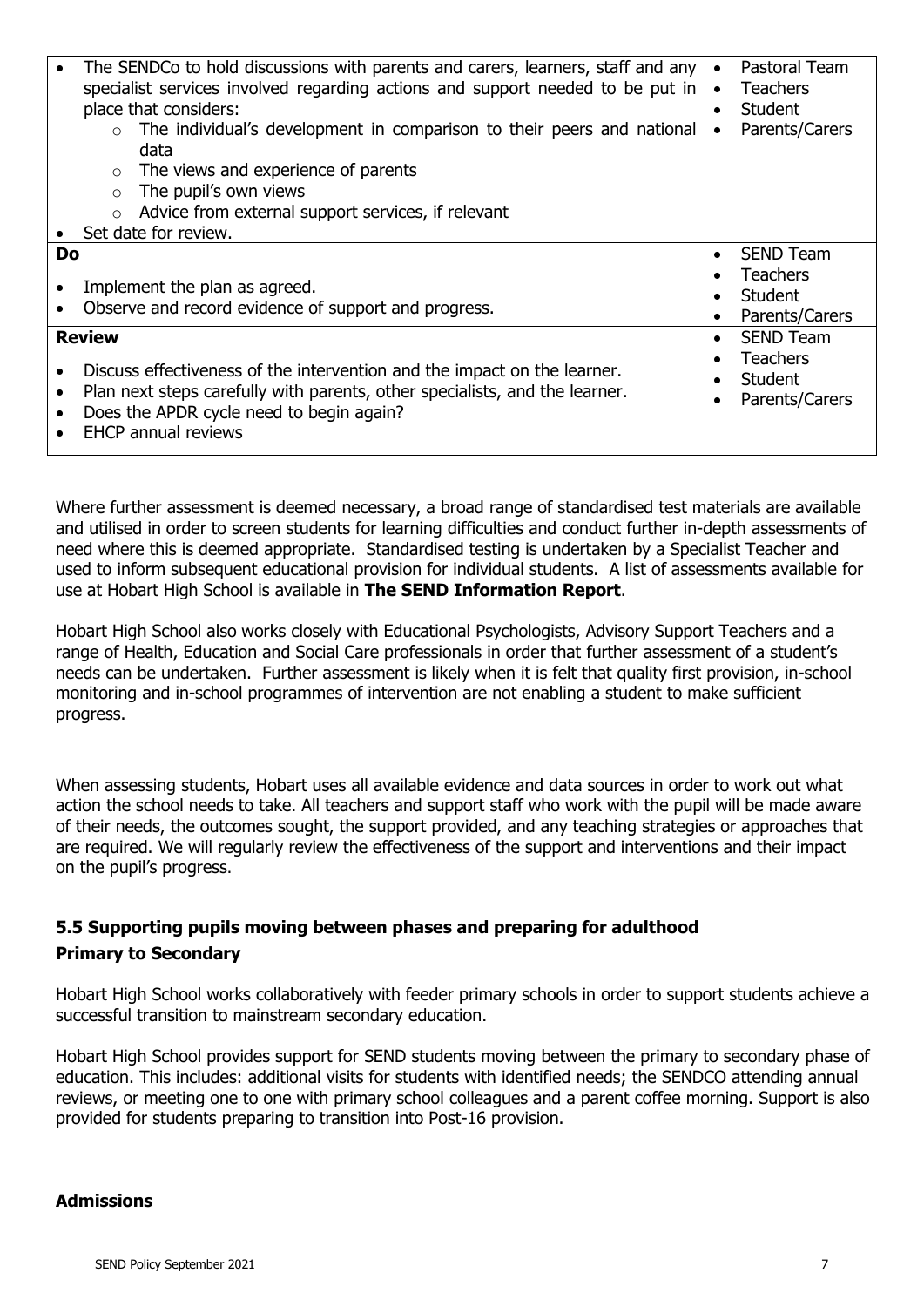Arrangements regarding the admission of students with SEND can be found in the school's Admissions Policy. Hobart's SEND Department works closely with parents, carers and other agencies in order to offer enhanced transition arrangements where necessary. The SEND Department will also ensure that relevant information regarding student need is circulated to teaching and support staff, as necessary.

#### **Transition to Post-16 Education**

Hobart High School works collaboratively with Post-16 providers, Guidance Advisors and Education, Health and Social Care professionals to prepare students for Post-16 placement and to ensure continuity of provision, where appropriate. We will share information with the school, college, or other setting the pupil is moving to. We will agree with parents and pupils which information will be shared as part of this.

Those students with SEND Support Status or an Education and Health Care Plan (EHCPs) will be prioritised for post-16 advice. Students will meet with a Careers Advisor for guidance relating to the next stage(s) of their education. Those students who are most vulnerable and have a high level of need will be entitled to an enhanced transition; this may involve regular visits to their next provider; accompanied visits for students with identified needs; the SENDCO attending meetings with FE colleagues and/or working with outside agencies to secure financial support or support with transport arrangements.

#### **5.6 Our approach to teaching pupils with SEND**

At Hobart High School it is understood that learning needs will be met as a result of high quality teaching delivered by subject teachers. Additional intervention and support cannot compensate for a lack of good quality teaching. Staff at Hobart High School work tirelessly to provide high quality teaching for all students and set high expectations for every pupil, whatever their prior attainment. Teaching staff adapt teaching and resources according to the needs of all students. Teachers also utilise a variety of creative methods and strategies to engage, enthuse and motivate students.

There is a school training schedule and Professional Development programme for both teaching and support staff. This ensures that staff access regular training in order to improve knowledge and skills; it also ensures that there is appropriate expertise to support SEND students within classrooms at Hobart. Teaching strategies for effective differentiation form a core part of CPD at Hobart.

#### **5.7 Adaptations to the curriculum and learning environment**

- At Hobart High School high quality teaching underpins all SEND provision. There is a strong emphasis placed on differentiation, not just through the work provided, but also in questioning, the setting of homework, collaborative learning and the expectations of individuals. Through this bespoke approach young people are able to progress at their level and at their own speed.
- Where a medical professional, Educational Psychologist, Advisory Support Teacher or other suitably qualified professional has formally diagnosed or identified a student's SEND, the student's name will be added to the school's SEND list. The school's SEND list is distributed to all teaching and support staff. It contains succinct and essential guidance regarding teaching strategies for each individual student. It is recognised that a student needs change over time and subsequently that a student with a formally diagnosed or identified SEND does not necessarily require additional intervention or support. However, teaching and support staff should be aware of all formally diagnosed or identified SEND.
- More detailed guidance is distributed using Individual Education Plans (IEPs). IEPs are readily available to all teaching staff; these outline the strengths of the young person, any background information regarding their need, their targets and expected outcomes. These are regularly reviewed.
- Some students use specialist ICT equipment in lessons to support their learning and some may have access to 1:1 adult support for part or all of the day, depending on their level of need. Some students may use coloured overlays, should they have a specific learning difficulty, e.g: such as dyslexia. Others may use specialist equipment to accessibility of the learning environment.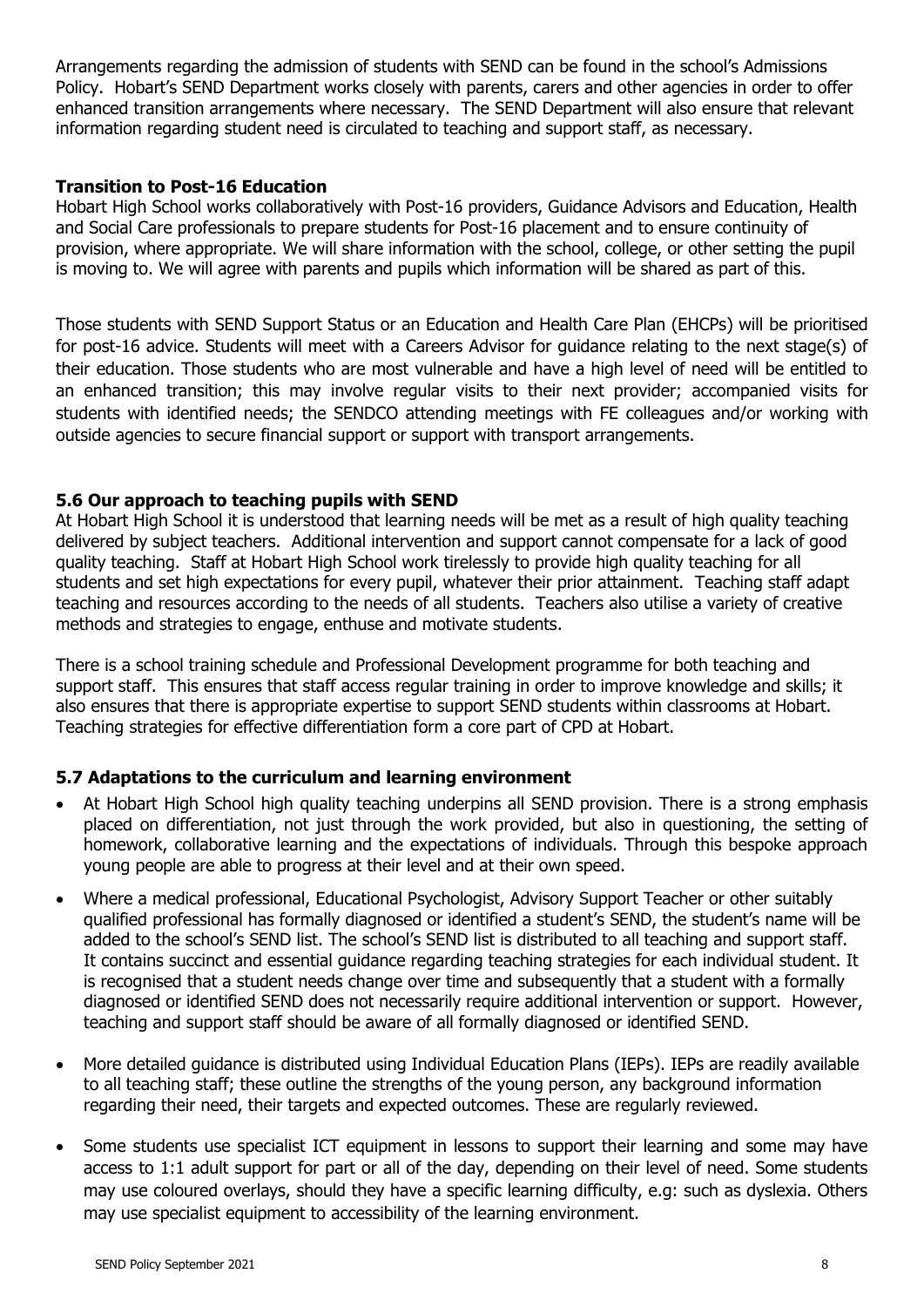- Some students may be entitled to exam access arrangements such as extra time, a laptop, a scribe etc. These access arrangements have to reflect the student's **normal way of working** in lessons. Evidence needs to be collected before access arrangements can be applied for.
- Some students may participate in specific interventions. These usually take place outside of usual lesson time. Should we feel that a student would benefit from one or more of these interventions we will communicate with parents/carers beforehand. Parents/carers and students themselves also have a fundamental part to play in assessing and reviewing the impact of participation in interventions.
- The Hobart building has been adapted for wheelchair users throughout with push pads on doors and a lift to a enable access to all of the main teaching rooms. We have links with the Virtual School for Sensory Support and the Children's Occupational Therapy and adapt the environment as needed for individual students with hearing and visual impairments. There are disabled toilets available throughout the school. There are disabled toilets available throughout the school. The swimming pool is fitted with a hoist and sling.

#### **5.8 Additional support for learning**

#### **High Quality Intervention:**

Where students demonstrate attainment that is below average – regardless of whether a student has a formally diagnosed or identified SENDD - appropriate intervention is offered. All programmes of intervention at Hobart are time-limited and led by appropriately trained and qualified staff. Inclusion on an intervention programme does not necessarily indicate that a student has SEND. However, a students' response to appropriate teaching and intervention can help identify SEND.

WE have five TAs with specialist training to deliver a number Communication and Interaction, Literacy and Numeracy interventions including: Lego Therapy, Stareway to Spelling, Sound Discovery and Catch-up literacy and Numeracy. We have a member of our team with training to work with the visually impaired. We have one TA who is a qualified Swimming instructor.

Where students are identified as requiring access to time-limited individual or small-group intervention programmes - in addition to intervention that may be undertaken independently by the school's Departments - student names are added to the school's Intervention List.

The Intervention List is a fluid document and student names are removed from the list when sufficient progress has been made and/or when further intervention is no longer required. As such, Hobart's Intervention List forms an integral component of the school's approach to *identifying, analysing, taking* action and reviewing progress in relation to SEND.

#### **5.9 Expertise and training of staff**

Our team is made of six experienced Teaching Assistants, one of which is a lead TA and another an HLTA (and qualified teacher holding a post graduate qualification in SEND) and two apprentice Teaching Assistants. Our SENDCO, who was appointed to post in January 2020 is a Teacher of English and hold the National Award for SEND Coordination.

In the last academic year, staff have been trained in Sound Discovery and Numeracy Catch-up and have had specialist support with delivering literacy interventions.

We use specialist staff for Alpha Inclusion, Dyslexia Support, Social, Emotional and Mental Health Support and Supporting students with Vision and Hearing impairments.

#### **5.10 Securing equipment and facilities**

As part of our budget we receive 'notional SEND funding'. This funding is used to ensure that the quality of teaching is good in the school and that there are sufficient resources to deploy additional and different teaching for pupils requiring SEND support.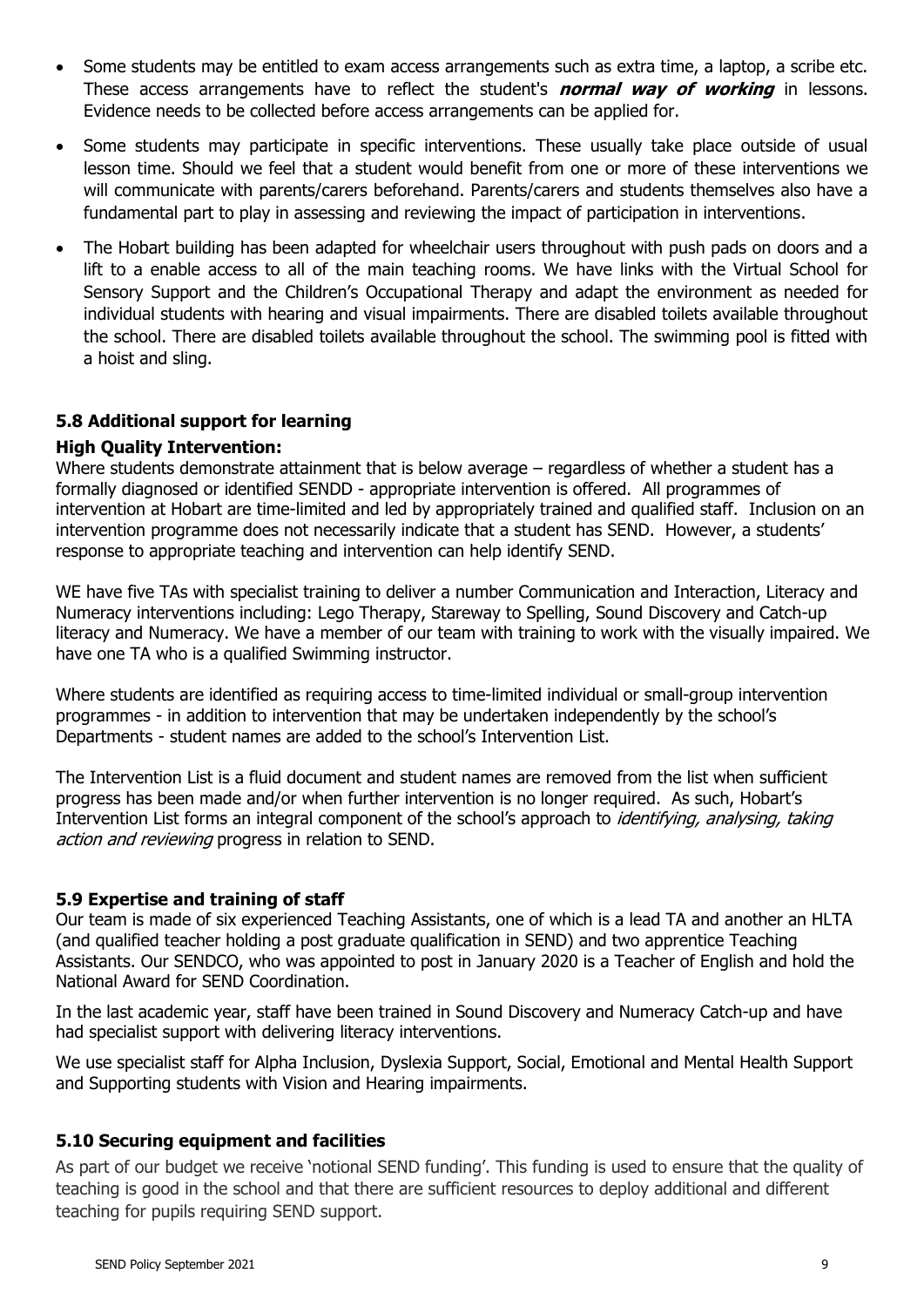Securing extra equipment is approached on a case by case basis; the amount of support required for each pupil to make good progress will be different in each case. In very few cases a very high level of resource is required. The funding arrangements require schools to provide up to  $£6000$  per year of resource for pupils with high needs, above that amount application will be made for High Needs Funding.

Where external advisors recommend the use of equipment or facilities which the school does not have, we will purchase it using the notional SEND funding. For highly specialist communication equipment the school will seek the advice of the Access Through Technology team (ATT); the Virtual School for Sensory Support (VSSS); the Virtual School for SEND; the Children's Occupational Therapy Team and other relevant agencies pertaining to the needs of the individual child.

#### **5.11 Evaluating the effectiveness of SEND provision**

At Hobart we evaluate the effectiveness of provision for pupils with SEND by:

- Reviewing pupils' individual progress towards their goals each term
- Reviewing the impact of interventions after 6/7 weeks against baseline data
- Using questionnaires to gather the perspectives of pupils, parents/carers and colleagues
- Monitoring by the SENDCO
- Using provision maps to measure progress
- Holding annual reviews for pupils with IEPs or EHC plans

#### **5.12 Enabling pupils with SEND to engage in activities available to those in the school who do not have SEND**

- Hobart is an inclusive school and believes that all students should be able to access the same experiences and opportunities. There are, however, times where in undertaking our statutory duties as a school, reasonable adjustments have to be made to ensure that every young person is included in every aspect of school life.
- All of our extra-curricular activities and school visits are available to all our pupils, including our before-and after-school clubs. The numbers of SEND students enrolled on these is carefully monitored in order that we can ensure an barriers are removed that prevent from taking part in these activities because of their SEND.
- Risk assessments are undertaken for every trip for all students, plus individual risk assessments are carried out for some individuals, in conjunction with their parents/carers and any outside agencies where appropriate.
- Staff are actively encouraged to initiate early conversations with parents so reasonable adjustments can be considered in advance of planning trips to ensure no pupil is ever excluded from taking part in these activities because of their SEND or disability.
- We work closely with the Children's Occupational Health and other relevant services to ensure we have thought about the needs of students with SEND.
- The Hobart building has been adapted for wheelchair users throughout with push pads on doors and a lift to a enable access to all of the main teaching rooms. We have links with the Virtual School for Sensory Support and the Children's Occupational Therapy and adapt the environment as needed for individual students with hearing and visual impairments. There are disabled toilets available throughout the school. There are disabled toilets available throughout the school. The swimming pool is fitted with a hoist and sling.

#### **5.13 Support for improving emotional and social development**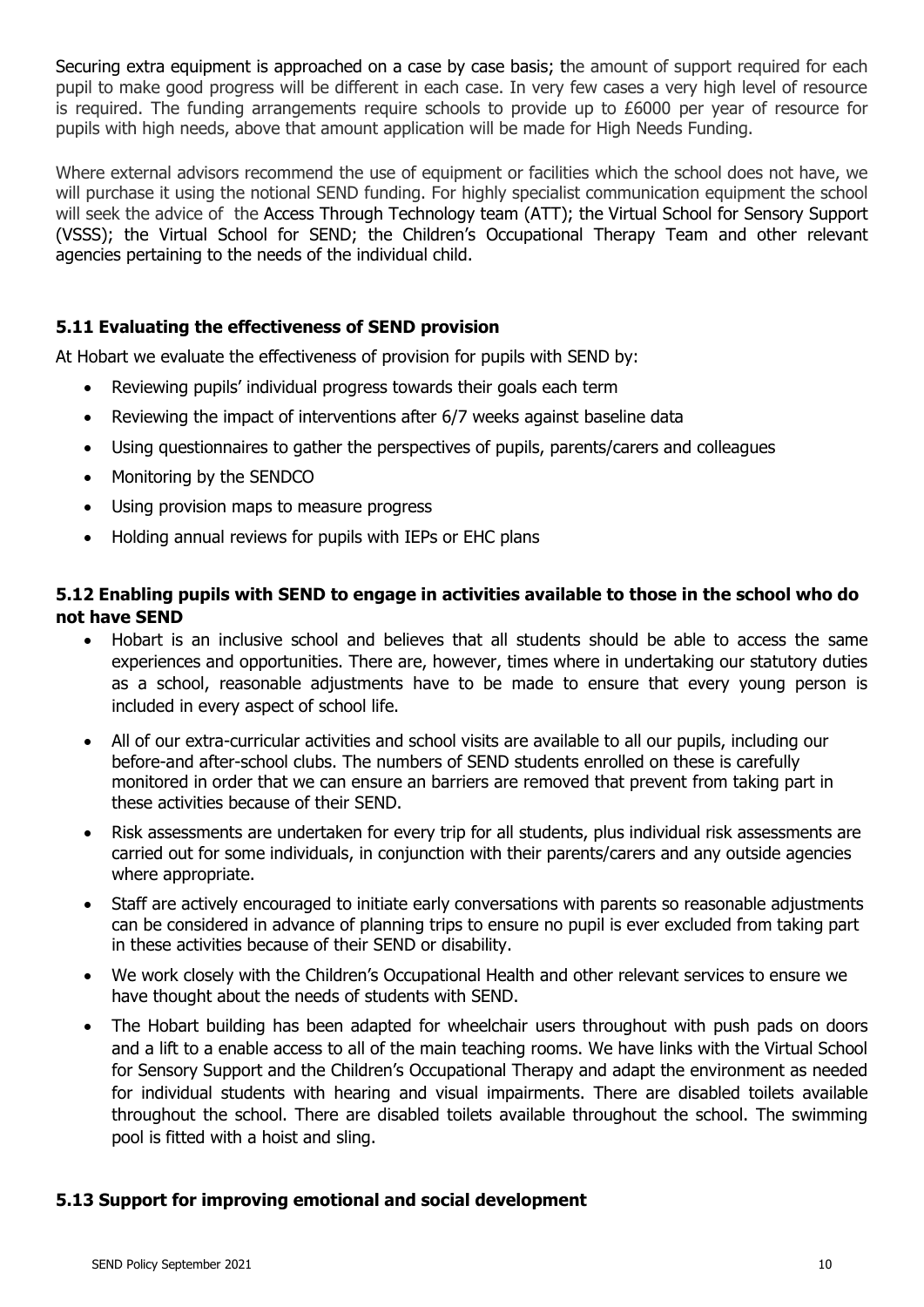- Hobart prides itself on being a caring community where each young person is recognised as an individual with their own needs. Young people need to be happy and be able to behave appropriately in order to learn well, therefore our staff work with them to develop their social skills and behaviour and ensure their wellbeing. Students have a form tutor whom they can speak to should they have any concerns.
- We have clear and robust [behaviour](https://www.hobart.org.uk/about-our-school/our-policies/) and [anti-bullying](https://www.hobart.org.uk/about-our-school/our-policies/) policies which we refer to regularly with the students. Our school values form the basis of all that we do and young people are encouraged to reflect upon these values when resolving conflicts.
- Possible referral to outside agencies such as nelson's Journey, CAMHs, EPSS Social, Emotional and Mental Health in school support, School Counsellor, School Nursing Team.
- Awareness and knowledge of services like Chat Health and Kooth for students who prefer to access support anonymously.
- Encouraging students to participate in school clubs and activities with a social element and providing a wide range of this to cater to different interests and abilities.
- Providing quiet spaces/hideaway clubs for students who need time away from the hustle and bustle of the wider school.

#### **5.14 Working with other agencies**

#### **Multi-Agency Working**

Hobart High School works closely with Education, Health and Social Care partners, engaging in joint planning and collaborative work in order to support students with SENDD. Hobart High School may also commission services to complete periods of work with identified groups of SENDD students, or individual students, on the basis of assessed need. Services commissioned from outside school include:

|                                          | <b>Communication</b><br>and Interaction                                                                        | <b>Cognition and</b><br><b>Learning</b>                             | <b>Social, Emotional</b><br>and Mental Health                                                                                                                                 | <b>SENDsory and</b><br><b>Physical Needs</b>                                                  |
|------------------------------------------|----------------------------------------------------------------------------------------------------------------|---------------------------------------------------------------------|-------------------------------------------------------------------------------------------------------------------------------------------------------------------------------|-----------------------------------------------------------------------------------------------|
| <b>External</b><br>services we<br>access | Alpha Inclusion<br>- specialists in<br>autism and<br>Social                                                    | Educational<br>Psychologist and<br><b>Specialist</b><br>Teacher $-$ | Child and<br><b>Adolescent Mental</b><br><b>Health Service</b><br>(CAMHS)                                                                                                     | <b>Virtual School for</b><br><b>SENDsory</b><br>Support (VSSS)                                |
|                                          | Communication<br>Alpha Inclusion<br>Speech and<br>Language<br>Therapist<br><b>Access Through</b><br>Technology | through the<br>EPSS.                                                | <b>EPSS Social,</b><br><b>Emotional and</b><br>Mental Health in<br>school support<br><b>School Counsellor</b><br><b>Chat Health</b><br><b>School Nursing</b><br>Team<br>Kooth | Children's<br>Occupational<br><b>Therapy Team</b><br><b>EPSS</b><br>Occupational<br>Therapist |
|                                          |                                                                                                                |                                                                     |                                                                                                                                                                               |                                                                                               |

#### **5.15 Complaints about SEND provision**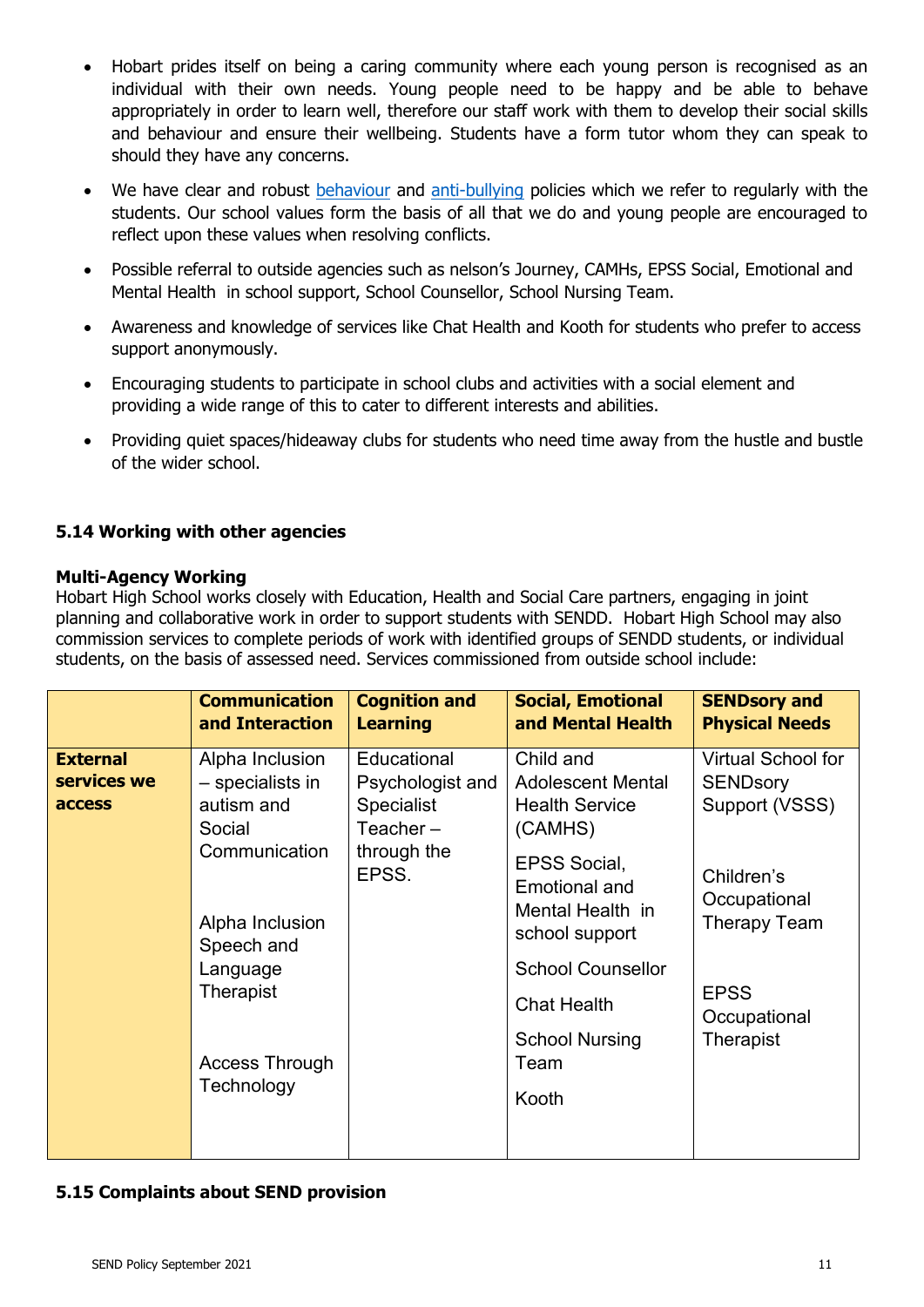Complaints about SEND provision in our school should be made to the SENDCO in the first instance. They will then be referred to the school's complaints policy.

The parents of pupils with disabilities have the right to make disability discrimination claims to the first-tier SENDD tribunal if they believe that our school has discriminated against their children. They can make a claim about alleged discrimination regarding:

- Exclusions
- Provision of education and associated services
- Making reasonable adjustments, including the provision of auxiliary aids and services

## **5.16 Contact details of support services for parents of pupils with SEND**

Please find below some important contact information regarding where you can get help and support as a parent.

- DfE Guidance and Support: [https://www.gov.uk/government/organisations/department-for](https://www.gov.uk/government/organisations/department-for-education)[education](https://www.gov.uk/government/organisations/department-for-education)
- Norfolk SENDD Partnership Information, Advice and Support Service : [https://www.norfolkSENDdpartnershipiass.org.uk/](https://www.norfolksendpartnershipiass.org.uk/)

Please find below a list Information sites to support your child's needs:

#### **ASC**

- <https://www.autism.org.uk/>
- <https://www.autism.org.uk/about/family-life/parents-carers.aspx>

#### **ADHD**

<https://www.adhdfoundation.org.uk/information/parents/>

- General Info on ADHD <http://www.adders.org/info170.htm>
- Self esteem <http://www.adders.org/info79.htm>
- Managing ADHD <http://www.adders.org/info58.htm>

#### **Dyslexia**

- <https://www.bdadyslexia.org.uk/advice/children/how-can-i-support-my-child>
- [https://www.understood.org/en/school-learning/learning-at-home/homework-study-skills/8](https://www.understood.org/en/school-learning/learning-at-home/homework-study-skills/8-working-memory-boosters) [working-memory-boosters](https://www.understood.org/en/school-learning/learning-at-home/homework-study-skills/8-working-memory-boosters)

#### **Motor Coordination Disorder/Dyspraxia**

- <https://dyspraxiafoundation.org.uk/>
- <http://www.movementmattersuk.org/>

# **Dyscalculia**

- <https://www.sess.ie/categories/specific-learning-disabilities/dyscalculia/tips-learning-and-teaching>
- [https://www.bdadyslexia.org.uk/dyslexia/neurodiversity-and-co-occurring-differences/dyscalculia](https://www.bdadyslexia.org.uk/dyslexia/neurodiversity-and-co-occurring-differences/dyscalculia-and-maths-difficulties)[and-maths-difficulties](https://www.bdadyslexia.org.uk/dyslexia/neurodiversity-and-co-occurring-differences/dyscalculia-and-maths-difficulties)

#### **Speech and Language**

- <https://www.tamesidehospital.nhs.uk/our-services/community-services/speech-and-therapy.htm>
- <https://www.thecommunicationtrust.org.uk/>

#### **5.17 Contact details for raising concerns**